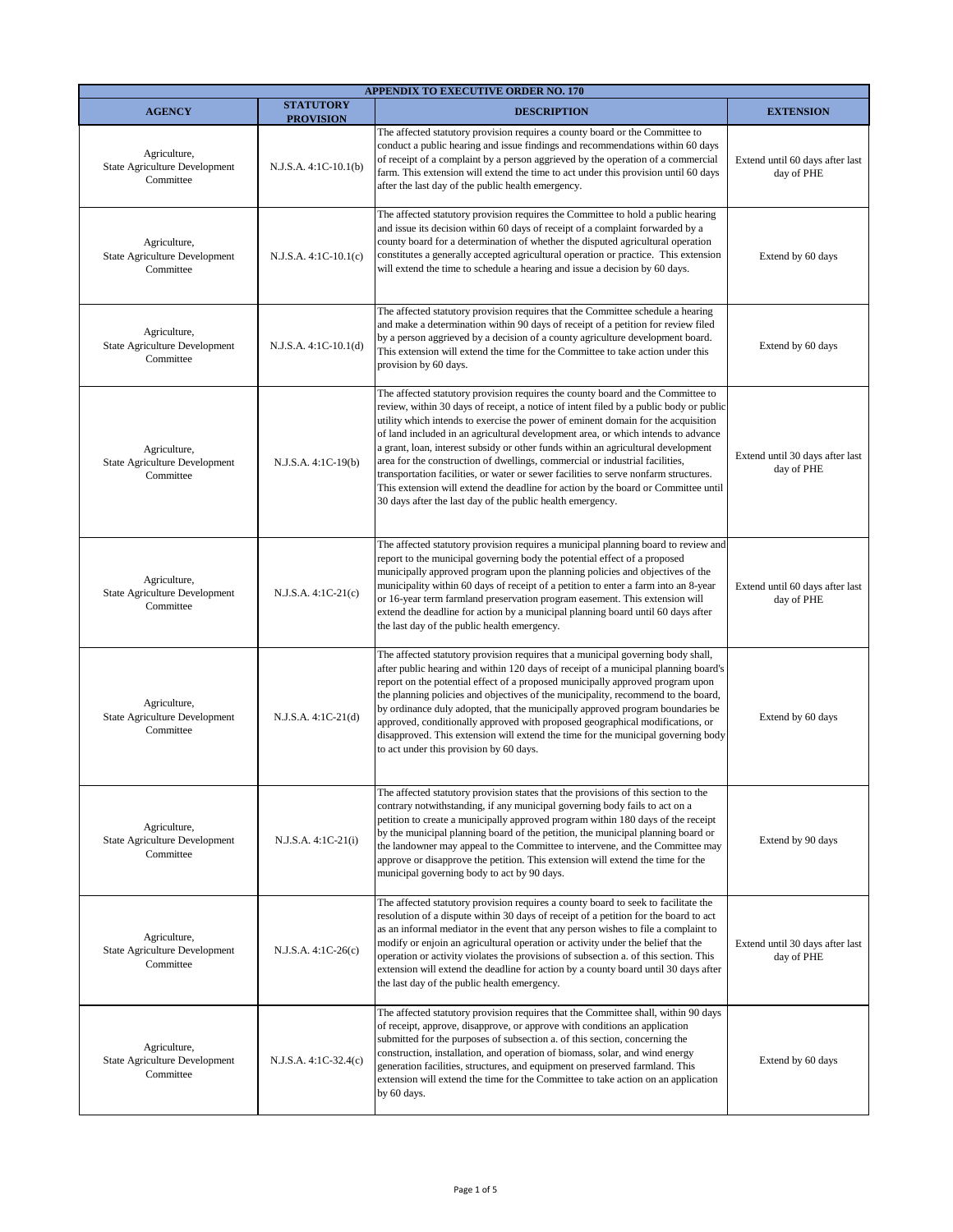|                                                                                                          |                                      | <b>APPENDIX TO EXECUTIVE ORDER NO. 170</b>                                                                                                                                                                                                                                                                                                                                                                                                                                                                                                                                                                                                                                                                                                  |                                               |
|----------------------------------------------------------------------------------------------------------|--------------------------------------|---------------------------------------------------------------------------------------------------------------------------------------------------------------------------------------------------------------------------------------------------------------------------------------------------------------------------------------------------------------------------------------------------------------------------------------------------------------------------------------------------------------------------------------------------------------------------------------------------------------------------------------------------------------------------------------------------------------------------------------------|-----------------------------------------------|
| <b>AGENCY</b>                                                                                            | <b>STATUTORY</b><br><b>PROVISION</b> | <b>DESCRIPTION</b>                                                                                                                                                                                                                                                                                                                                                                                                                                                                                                                                                                                                                                                                                                                          | <b>EXTENSION</b>                              |
| Agriculture,<br>State Agriculture Development<br>Committee                                               | N.J.S.A. 4:1C-39(a)                  | The affected statutory provision grants the Committee the first right and option to<br>purchase certain land enrolled in a municipally approved program or other<br>farmland preservation program, and provides that if the Committee chooses to<br>exercise the first right and option, the Committee shall give notice of that intent to<br>the landowner within a period of 30 days following the date of receipt of the<br>notice of executed contract of sale, and shall submit its offer to match the terms<br>and conditions of the executed contract of sale to the landowner within the 60<br>days following the expiration of the 30-day period. This extension will extend<br>each deadline for the Committee to act by 60 days. | Extend by 60 days                             |
| Community Affairs,<br>Codes and Enforcement                                                              | N.J.S.A. 46:3B-5                     | The affected statutory provision requires new home builders to renew their<br>registrations every two years. This extension will extend current registrations<br>scheduled to expire by 3 months.                                                                                                                                                                                                                                                                                                                                                                                                                                                                                                                                           | Extend by 3 months                            |
| Community Affairs,<br>Fire Safety                                                                        | $N.J.S.A. 52:27D-201(g)$             | The affected statutory provision requires owners of life hazard use or high-rise<br>structures to pay an annual fee within 30 days of issuance of the invoice. This<br>extension will extend the time by which owners of life hazard use or high-rise<br>structures must pay their annual fee until 30 days after the last day of the public<br>health emergency.                                                                                                                                                                                                                                                                                                                                                                           | Extend until 30 days after last<br>day of PHE |
| Community Affairs,<br>Fire Safety                                                                        | N.J.S.A. 52:27D-206                  | The affected statutory provision requires persons aggrieved by a ruling, action,<br>order or notice of the commissioner or local enforcement agency to file an appeal<br>within 15 days after receipt of the notice. This extension will extend the time by<br>which business owners must file an appeal until 45 days after receipt of the notice.                                                                                                                                                                                                                                                                                                                                                                                         | Extend 30 days                                |
| Community Affairs,<br>Fire Safety                                                                        | N.J.S.A. 52:27D-25u(a)               | The affected statutory provision requires fire protection equipment businesses to<br>file applications for renewal of their certifications at least forty-five days prior to<br>the expiration date. This extension will extend the expiration date of fire<br>protection equipment business certifications until December 31, 2020.                                                                                                                                                                                                                                                                                                                                                                                                        | Extend until December 31, 2020                |
| Corrections,<br>State Parole Board                                                                       | N.J.S.A. 30:4-123.58(c)              | The affected statutory provision allows a board panel to suspend any parole<br>release date certified pursuant to section 11 or 13 of the act for a period of not<br>more than 60 days in order to conduct a rescission hearing to determine whether<br>parole release on the original parole release date should be denied or delayed, if<br>information comes to the attention of the board panel which bears upon the<br>likelihood that the inmate will commit a crime but which was not considered<br>pursuant to sections 11, 12, and 13 of the act. This extension will extend by 30<br>days the period for which a board panel may suspend a parole release date.                                                                   | Extend by 30 days                             |
| Corrections,<br>State Parole Board                                                                       | N.J.S.A. 30:4-123.62(b)              | The affected statutory provision states that a parolee retaken under this section<br>shall within 14 days be granted a preliminary hearing to be conducted by a hearing<br>officer not previously involved in the case, unless the parolee, the hearing officer,<br>or the parole officer requests postponement of the preliminary hearing, which may<br>be granted by the appropriate board panel for good cause, but in no event shall<br>such postponement, if requested by the hearing officer or the parole officer,<br>exceed 14 days. This extension will extend by 16 days the deadline for holding a<br>preliminary hearing in the absence of an extension request.                                                                | Extend by 16 days                             |
| Corrections,<br>Research and Evaluation Unit                                                             | $N.J.S.A. 30:4-91.15(c)$             | The affected statutory provision requires the Commissioner to prepare and<br>disseminate semi-annual reports summarizing recidivism rates, patterns, and other<br>findings and analyses resulting from information gathered by the Commissioner<br>and the Juvenile Justice Commission and the State Parole Board. This extension<br>will extend by 6 months the time by which the Commissioner must complete and<br>transmit the report.                                                                                                                                                                                                                                                                                                   | Extend by 6 months                            |
| Law & Public Safety,<br>Division of Consumer Affairs,<br>Legalized Games of Chance Control<br>Commission | N.J.S.A. 5:8-37                      | The affected statutory provision requires an organization, association, church,<br>congregation, society, club, fire company, or first-aid or rescue squad which held,<br>operated or conducted a bingo game, and its members who were in charge thereof,<br>to furnish to the Legalized Games of Chance Control Commission a verified<br>report no later than the fifteenth day of the calendar month immediately following<br>the calendar month in which the game was held, operated or conducted. This<br>extension will extend the deadline for verified reports by 90 days.                                                                                                                                                           | Extend by 90 days                             |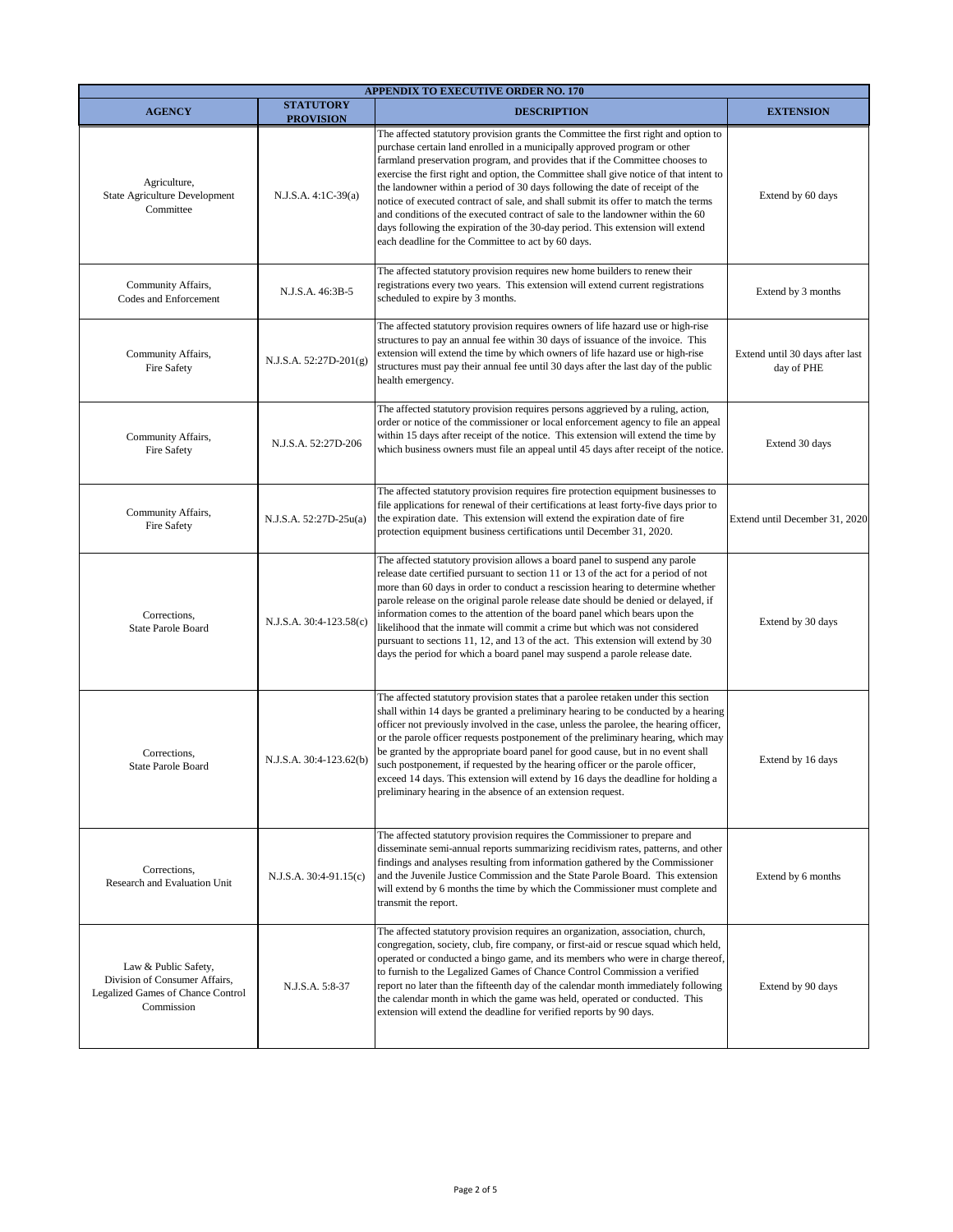| <b>APPENDIX TO EXECUTIVE ORDER NO. 170</b>                                                               |                                      |                                                                                                                                                                                                                                                                                                                                                                                                                                                                                                                                                                                                                        |                                                |
|----------------------------------------------------------------------------------------------------------|--------------------------------------|------------------------------------------------------------------------------------------------------------------------------------------------------------------------------------------------------------------------------------------------------------------------------------------------------------------------------------------------------------------------------------------------------------------------------------------------------------------------------------------------------------------------------------------------------------------------------------------------------------------------|------------------------------------------------|
| <b>AGENCY</b>                                                                                            | <b>STATUTORY</b><br><b>PROVISION</b> | <b>DESCRIPTION</b>                                                                                                                                                                                                                                                                                                                                                                                                                                                                                                                                                                                                     | <b>EXTENSION</b>                               |
| Law & Public Safety,<br>Division of Consumer Affairs,<br>Legalized Games of Chance Control<br>Commission | N.J.S.A. 5:8-64                      | The affected statutory provision requires an organization, association, church,<br>congregation, society, club, fire company, first-aid or rescue squad, or senior<br>citizen association or club which held, operated or conducted a raffle, and its<br>members who were in charge thereof, to furnish to the Legalized Games of<br>Chance Control Commission a verified report no later than the fifteenth day of the<br>calendar month immediately following the calendar month in which the raffle was<br>held, operated or conducted. This extension will extend the deadline for verified<br>reports by 90 days. | Extend by 90 days                              |
| Law & Public Safety,<br>Division of Consumer Affairs,<br>Office of Consumer Protection                   | N.J.S.A. 56:8-96(c)                  | The affected statutory provision requires local health authorities with jurisdiction<br>over pet shops to review any reports concerning the sickness or death of animals<br>purchased from pet shops and make recommendations by May 1 to the<br>municipality for the revocation of the pet shops' licenses. This extension will<br>extend the May 1, 2020 deadline until 60 days after the last day of the public<br>health emergency.                                                                                                                                                                                | Extend until 60 days after last<br>day of PHE  |
| Law & Public Safety,<br>Division of Consumer Affairs,<br>Office of Weights and Measures                  | N.J.S.A. 51:1-121                    | The affected statutory provision states that licenses and registrations for<br>repairpersons of weighing and measuring devices shall be issued for a term of one<br>year from the date of issue and shall be renewable upon their expiration. This<br>extension will extend the expiration date of expiring licenses and registrations<br>until 60 days after the last day of the public health emergency.                                                                                                                                                                                                             | Extend until 60 days after last<br>day of PHE  |
| Law & Public Safety,<br>Division of Consumer Affairs,<br>Office of Weights and Measures                  | N.J.S.A. 51:1-74                     | The affected statutory provision states that all appointments of public<br>weighmasters and certified weighers shall last for a term of three years. This<br>extension will extend the expiration date of expiring licenses until 60 days after<br>the last day of the public health emergency.                                                                                                                                                                                                                                                                                                                        | Extend until 60 days after last<br>day of PHE  |
| Law & Public Safety,<br>Division of Consumer Affairs,<br><b>Regulated Business Section</b>               | $N.J.S.A. 34:8-45.1(c)$              | The affected statutory provision states that a health care service firm shall obtain<br>within 12 months of registration accreditation from an accrediting body that is<br>recognized by the Commissioner as an accrediting body for homemaker agencies<br>participating in the Medicaid program, as set forth at N.J.A.C.10:60-1.2. This<br>extension will extend the time for a health care service firm to obtain accreditation<br>until 60 days after the last day of the public health emergency.                                                                                                                 | Extend until 60 days after last<br>day of PHE  |
| Law & Public Safety,<br>Division of Criminal Justice                                                     | P.L. 2019, c.304                     | The affected statutory provision establishes asset forfeiture reporting and<br>transparency requirements. This extension will extend the effective date of the<br>affected statutory provision until 3 months after the last day of the public health<br>emergency.                                                                                                                                                                                                                                                                                                                                                    | Extend until 3 months after last<br>day of PHE |
| Law & Public Safety,<br>Division of State Police                                                         | N.J.S.A. App.A:9-40.1                | The affected statutory provision requires municipal emergency management<br>coordinators to complete the approved course of study and the Emergency<br>Management Workshop within one year of appointment. Further training for<br>municipal emergency management coordinators is described in NJOEM Directive<br>102, which requires 24 hours of continuing education to be completed each year<br>thereafter. This extension will extend by 6 months the time within which<br>municipal emergency management coordinators must complete the approved<br>course of study and the Emergency Management Workshop.       | Extend by 6 months                             |
| Law & Public Safety,<br>Division of State Police                                                         | N.J.S.A. App.A:9-42.1                | The affected statutory provision directs each county to appoint a county<br>emergency management coordinator for a term of three years. This extension will<br>extend the term of county emergency management coordinators by 6 months.                                                                                                                                                                                                                                                                                                                                                                                | Extend by 6 months                             |
| Law & Public Safety,<br>Division of State Police                                                         | N.J.S.A. App.A:9-43.4                | The affected statutory provision requires the State Office of Emergency<br>Management to approve, conditionally approve, or disapprove each county and<br>municipal emergency operations plan within 60 days of receipt of the plan or else<br>it shall be considered approved. This extension will extend by 30 days the time by<br>which the State Office of Emergency Management must approve, conditionally<br>approve or disapprove a county or municipal emergency operations plan.                                                                                                                              | Extend by 30 days                              |
| Law & Public Safety,<br>Division on Civil Rights                                                         | N.J.S.A. 10:5-14                     | The affected statutory provision requires the Division on Civil Rights to conduct<br>conciliation efforts within forty-five days of a finding of probable cause by the<br>Director. This extension will extend by 90 days the time within which the<br>Division must engage in conciliation efforts.                                                                                                                                                                                                                                                                                                                   | Extend by 90 days                              |
| Law & Public Safety,<br>Division on Civil Rights                                                         | N.J.S.A. 10:5-18                     | The affected statutory provision requires aggrieved parties to file complaints with<br>the Division on Civil Rights or a municipal office alleging a violation of the Law<br>Against Discrimination within 180 days of the alleged act of discrimination. This<br>extension will extend the time by which individuals must file complaints alleging<br>acts of discrimination until 30 days after the last day of the public health<br>emergency.                                                                                                                                                                      | Extend until 30 days after last<br>day of PHE  |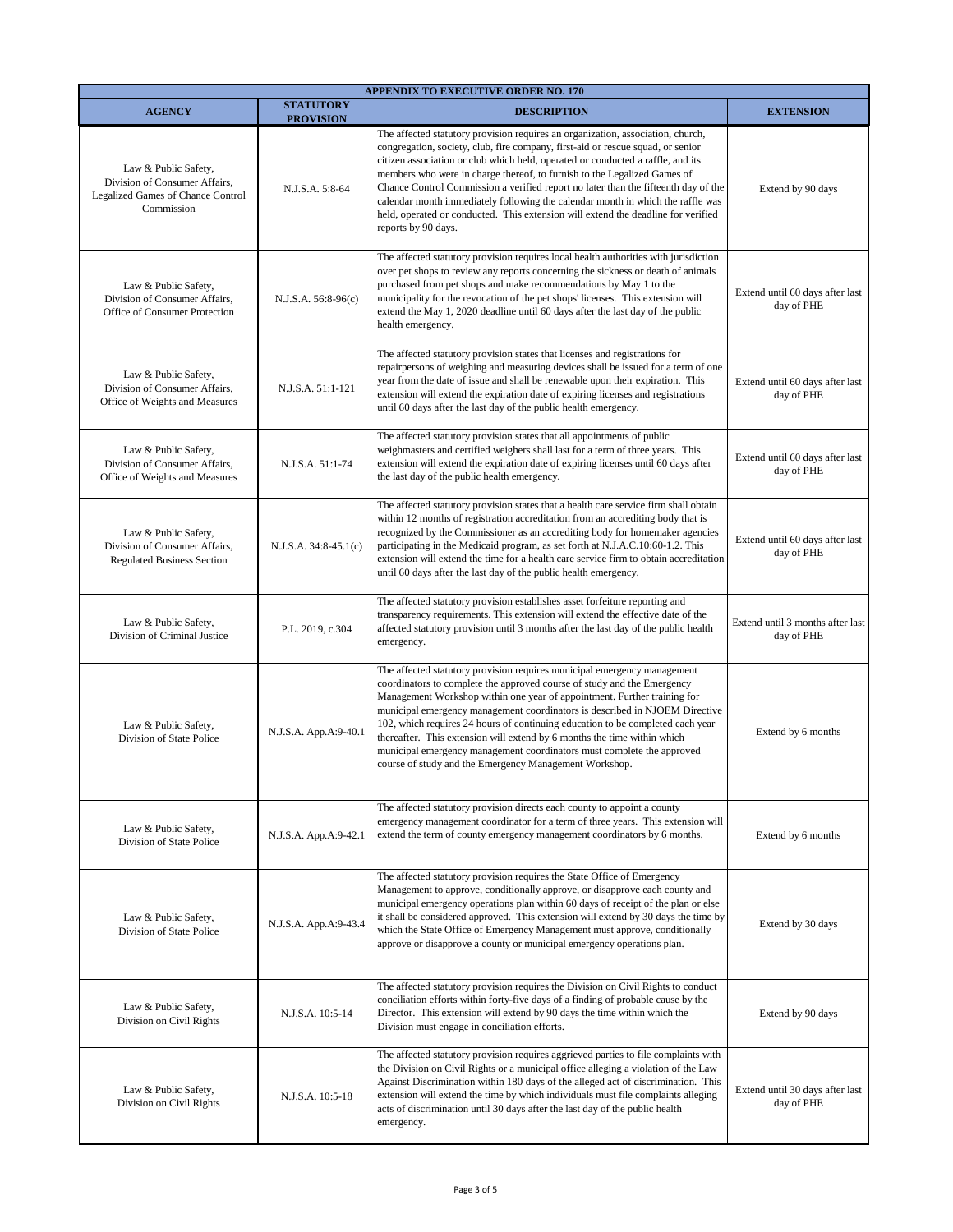| <b>APPENDIX TO EXECUTIVE ORDER NO. 170</b>                    |                                      |                                                                                                                                                                                                                                                                                                                                                                                                                                                                                                                                                                                                                                                                                                                             |                                               |
|---------------------------------------------------------------|--------------------------------------|-----------------------------------------------------------------------------------------------------------------------------------------------------------------------------------------------------------------------------------------------------------------------------------------------------------------------------------------------------------------------------------------------------------------------------------------------------------------------------------------------------------------------------------------------------------------------------------------------------------------------------------------------------------------------------------------------------------------------------|-----------------------------------------------|
| <b>AGENCY</b>                                                 | <b>STATUTORY</b><br><b>PROVISION</b> | <b>DESCRIPTION</b>                                                                                                                                                                                                                                                                                                                                                                                                                                                                                                                                                                                                                                                                                                          | <b>EXTENSION</b>                              |
| Law & Public Safety,<br>Juvenile Justice Commission           | N.J.S.A. 30:4-123.53a                | The affected statutory provision requires that the Juvenile Justice Commission<br>provide written notice to the county prosecutor at least 30 days prior to the<br>anticipated release of youth adjudicated delinquent of certain serious crimes. This<br>extension will extend the deadline for providing such notice by 15 days, so that<br>notice must be provided at least 15 days prior to the anticipated release.                                                                                                                                                                                                                                                                                                    | Extend by 15 days                             |
| Law & Public Safety,<br>Victims of Crime Compensation Office  | N.J.S.A. 52:4B-18                    | The affected statutory provision requires the Victims of Crime Compensation<br>Office to make its determination regarding an application for compensation for<br>criminal injuries within six months of acknowledgement of receipt of a completed<br>application and any and all necessary supplemental information. This extension<br>will extend by 60 days the time within which the Office must make its<br>determination.                                                                                                                                                                                                                                                                                              | Extend by 60 days                             |
| Law & Public Safety,<br>Victims of Crime Compensation Office  | N.J.S.A. 52:4B-18                    | The affected statutory provision states that no order for the payment of<br>compensation for a personal injury or death may be made under N.J.S.A. 42:4B-<br>10 unless the personal injury or death was the result of an offense which was<br>reported to the police or other appropriate law enforcement agency within 9<br>months after its occurrence or reasonable discovery. This extension will extend the<br>time within which an offense must be reported to the police or other appropriate<br>law enforcement agency, to establish eligibility for payment of compensation, until<br>90 days after the last day of the public health emergency.                                                                   | Extend until 90 days after last<br>day of PHE |
| Motor Vehicle Commission                                      | $N.J.S.A. 39:10-11(A)$               | The affected statutory provision requires that any purchaser of a motor vehicle in<br>this State, other than a dealer licensed pursuant to the provisions of R.S. 39:10-19,<br>shall, within 10 working days after its purchase, submit to the director evidence of<br>the purchase. This extension will extend the deadline for submitting evidence of a<br>purchase to the director until 60 days after the last day of the public health<br>emergency.                                                                                                                                                                                                                                                                   | Extend until 60 days after last<br>day of PHE |
| Motor Vehicle Commission                                      | N.J.S.A. 39:4-206                    | The affected statutory provision states that vehicle identification placards issued in<br>conjunction with a person with a disability identification card shall be valid until<br>the last day of the 36th calendar month following the calendar month in which the<br>placard was issued, and that placards issued following the date on which the chief<br>administrator issued the applicant a person with a disability identification card<br>shall be valid up until the date on which the person with a disability identification<br>card is invalid. This extension will extend the time by which individuals must<br>apply for renewed placards until 90 days after the last day of the public health<br>emergency. | Extend until 90 days after last<br>day of PHE |
| Transportation,<br><b>Transportation Trust Fund Authority</b> | N.J.S.A. 27:1B-22(d)                 | The affected statutory provision requires the Commissioner to submit a<br>Transportation Trust Fund Authority Financial Plan on or before March 1 of each<br>year. This extension will extend the March 1, 2020 deadline for the financial plan<br>until August 1, 2020.                                                                                                                                                                                                                                                                                                                                                                                                                                                    | Extend to August 1, 2020                      |
| Treasury,<br>Division of Revenue & Enterprise<br>Services     | N.J.S.A. 52:7-11                     | The affected statutory provision states that notaries public shall hold their<br>respective offices for the term of five years, unless removed at the pleasure of the<br>State Treasurer. This extension would extend expiring terms of office for notaries Extend until 90 days after last<br>public until 90 days after the last day of the public health emergency.                                                                                                                                                                                                                                                                                                                                                      | day of PHE                                    |
| Treasury,<br>Division of Revenue & Enterprise<br>Services     | N.J.S.A. 52:7-14                     | The affected statutory provision requires each notary public to take and subscribe<br>an oath before the clerk of the county in which the notary public resides within 3<br>months of the receipt of the notary public's commission. This extension will<br>extend the time period to take and subscribe the oath to 90 days after the end of<br>the Public Health Emergency.                                                                                                                                                                                                                                                                                                                                               | Extend until 90 days after last<br>day of PHE |
| Treasury,<br>Lottery                                          | N.J.S.A. 5:9-17                      | The affected statutory provision states that prize money for the prize on a winning<br>ticket or share must be claimed by the person entitled thereto within 1 year after<br>the drawing in which the prize was won. This extension will extend the time by<br>which persons must claim prize money by 30 days.                                                                                                                                                                                                                                                                                                                                                                                                             | Extend by 30 days                             |